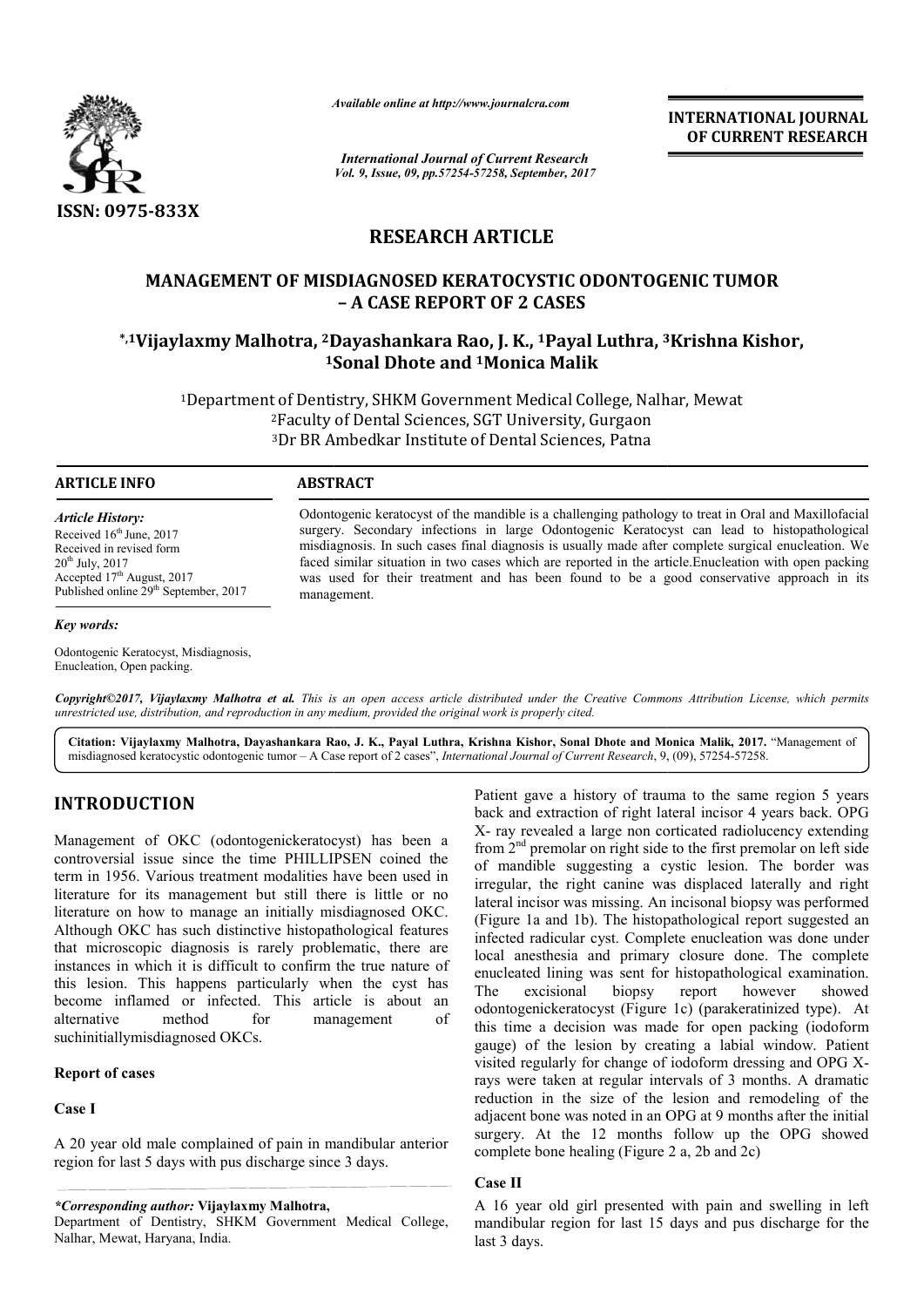

**Case 1. Inusional biopsy performed**



**Case 1. Orthopantomogram**



**Case 1. Parakeratinized epitheliumin excusional biopsy**



**Case 1. Complete healing at 12 months**

OPG revealed a large radiolucent lesion extending from right second premolar to left second molar. Incisional biopsy was performed and reported as an infected odontogenic cyst (Figure 3a,3b).





**Case 1. Complete bone healing** 



**Case II. Incisional biopsy done**



**Case II. Orthopantomogram shaory cystic les lesion**

The lesion was completely enucleated along with primary closure under LA and was sent for biopsy. The excisional biopsy report showed the lesion to be Keratocystic odontogenic tumor (Figure 3c) (parakeratinized type). At that time two windows were made on buccal and labial mucosa and cystic cavities packed with iodoform gauge which were regularly changed. The open packing continued for 2 months after which the bony cavities were completely filled up and only very small self cleansable pouches were left. lesion was completely enucleated along with primary re under LA and was sent for biopsy. The excisional vy report showed the lesion to be Keratocystic togenic tumor (Figure 3c) (parakeratinized type). At that two windows w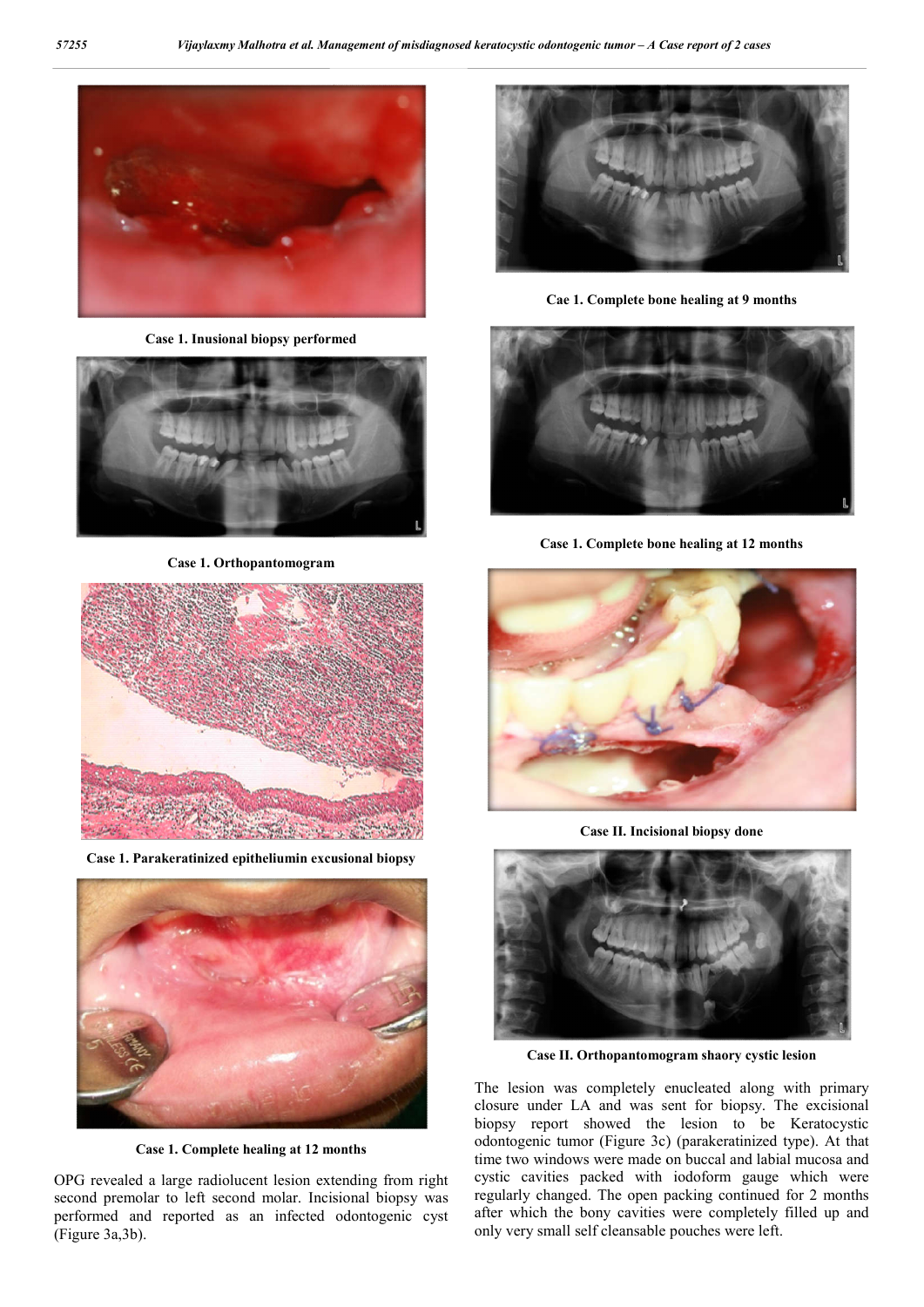

**Case II. Excisional biopsy reveals parakeratinized epithelium**



**Case II. Complete healing at 1 year**



**Case II. Complete bone healing at 1 year**

OPG X rays were taken every 3 months. In one year the lesion showed complete bone healing (Figure 4a and 4b).

#### **DISCUSSION**

Management of OKC is a highly debated lesion since the time PHILLIPSEN coined the term in 1956. Various treatment modalities have been used in literature for its management but still there is no consensus. There is very less or no literature on how to manage an initially misdiagnosed OKC. Although OKC has such distinctive histopathlogical features that microscopic diagnosis is rarely problematic; there are instances in which it is difficult to confirm the true nature of this lesion. This happens particularly when the cyst has become inflamed or infected. In presence of infection and inflammation, the cystic epithelium undergoes metaplasia to stratified squamous This happens particularly when the cyst has bor infected. In presence of infection and integration cystic epithelium undergoes metaplasia to strand nonkeratinized epithelium (Maeda *et al.*, 1990).

If only incisional biopsy is taken from such a lesion true diagnosis will be revealed only if tissue specimen is obtained from non inflamed or uninfected area. If the biopsy is not from a representative area, these cysts are misdiagnosed as any other infected odontogenic cysts. Many a times these lesions are enucleated like any other odontogenic cyst and it is only after the entire specimen is searched for evidence of typical OKC lining in areas without inflammation that a true diagnosis can be made. hy incisional biopsy is taken from such a lesion true nosis will be revealed only if tissue specimen is obtained non inflamed or uninfected area. If the biopsy is not from resentative area, these cysts are misdiagnosed as

The inflammed cystic epithelium which is difficult to diagnose is paradoxically the one having a higher proliferative fraction than the non inflamed OKC lining (Da Paula et al., 2000). Therefore, when OKC is suspected, it is important to search the entire specimen for evidence of typical OKC lining in areas in which there is no inflammation. Various surgical modalities have been mentioned in different literatures for the treatment of OKC, each having advantages and disadvantages of their Therefore, when OKC is suspected, it is important to search<br>the entire specimen for evidence of typical OKC lining in areas<br>in which there is no inflammation. Various surgical modalities<br>have been mentioned in different li enucleation with curettage, (Maeda et al., 1990) enucleation and peripheral ostectomy and (Williams, 1194) enucleation with chemical cauterization (4) osseous resection without (rim ostectomy/ marginal resection) or with (segmental resection) continuity defects (Williams, 1194; Betanieh, 1998) (Ogden, 1992) marsupialization. But once the enucleation is done treatment options 1, 2, 3 and 5 do not practically exist and we are left with only one option that is osseous resection. As in both cases the lesion involved a significant part of mandible, resection would have resulted in severe esthetic and functional deformity and requirement of extensive reconstructive procedure. Although associated with 0% recurrence, resection of large part of jaw especially in young patients results in lots of psychological trauma and affects their job and marriage prospects. (rim ) or with (segmental resection)<br>1194; Betanieh, 1998) (Ogden, 1992) marsupialization. But once the enucleation is done<br>treatment options 1, 2, 3 and 5 do not practically exist and we<br>are left with only one option that is osseous resection. As in<br>both cases the lesion involved a signi

We in our institute faced similar problem in two patients with large cystic lesions in mandible. Incisional biopsy in both cases was infected odontogenic cyst. Both these cysts were completely enucleated based on incisional biopsy and only when the whole cystic lining was carefully evaluated histopathologically the final diagnosis of Keratocystic Odontogenic Tumor was made. Both the patients were young and did not give consent for resection. At this time decision was made to create surgical windows on the buccal aspects of lesions to start open packing, expecting to achieve the advantages provided by decompression and marsupialization.

There are few reports in the literature of decompression or marsupialization of the OKC being performed for complete cure. These procedures are associated with following advantages – is to start open packing, expecting to achieve the ages provided by decompression and marsupialization.<br>are few reports in the literature of decompression or pialization of the OKC being performed for complete These proced

- Simple method
- Less risk to adjacent vital structures like inferior (Eyre, 1985; Brondum *et al*., 1991 and Marker *et al*., 1996).
- After marsupilization the metaplasia of cystic lining to normal oral mucosa takes place when exposed to oral environment making it less aggressive or
- The cystic lining undergo into a creeping substitution by normal oral mucosa from the edges of the lesion
- Protein Bcl-2 which is an apoptotic protein did give consistently positive results in our hands in the keratocysts lining but was negative in normal oral mucosa and in the lining after decompression (Ogden, 1995) After marsupilization the metaplasia of cystic lining to<br>normal oral mucosa takes place when exposed to oral<br>environment making it less aggressive or<br>The cystic lining undergo into a creeping substitution by<br>normal oral mu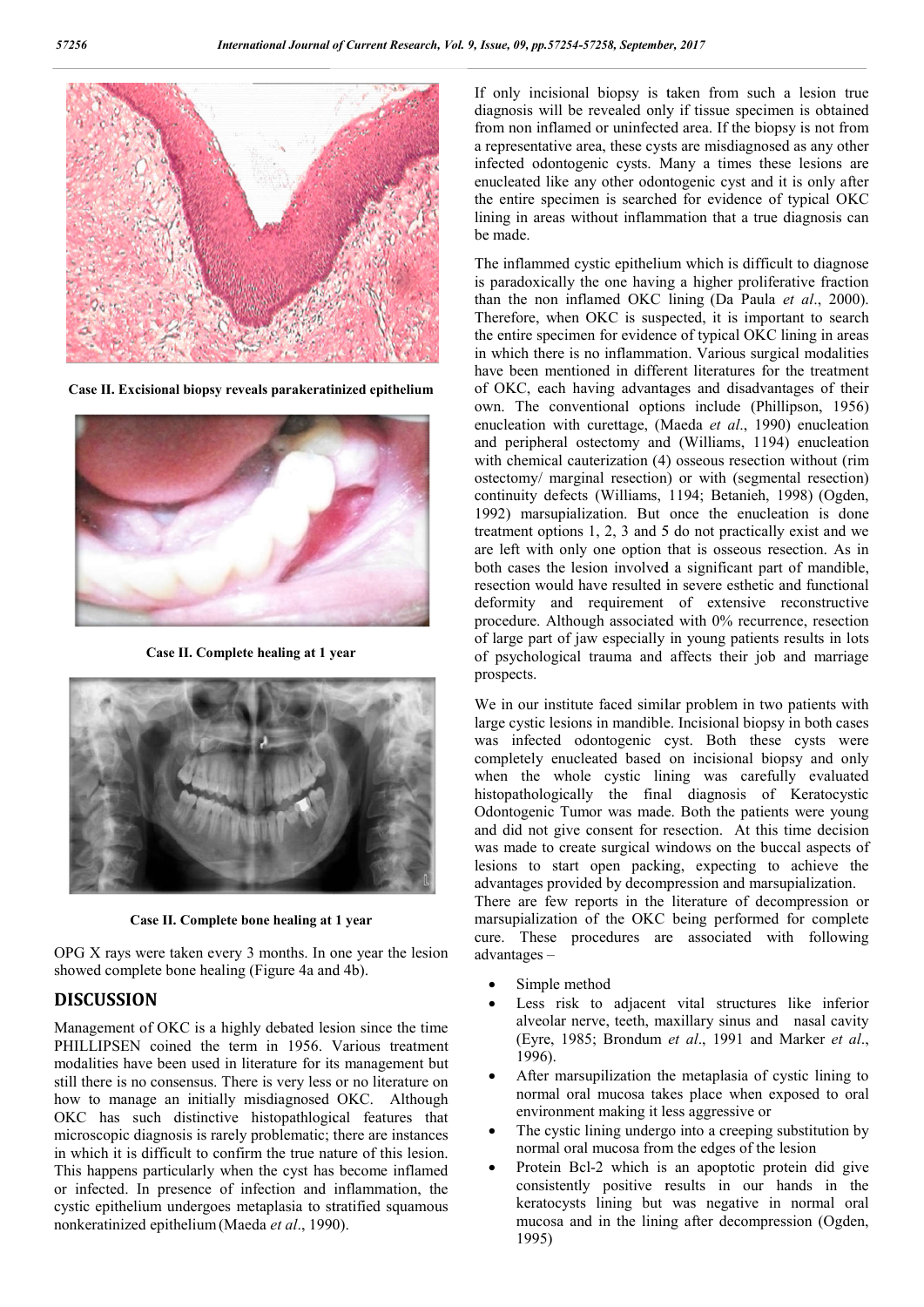The procedure that was carried out in 2 of our cases was open packing of the cyst through the windows made in labial and buccal wall. We used iodoform gauze for packing. It was prepared by soaking roll gauze in a mixture of glycerin and iodoformpowder. Before packing, the cavities were irrigated initially by saline and hydrogen peroxide and in the end it was irrigated by injection metrogyl. Packing was changed every 3rd day. Patients were kept on Chlorhexidine mouthwash twice a day throughout this period. Once the cavity size reduced considerably, we took incisonal biopsy from the base of residual lesion which now represented the base of cystic cavity. Histopathological evaluation of this tissue confirmed absence of any residual pathology.

#### **RESULTS**

Both were single cysts and none was syndromic although both were multilocular. In both cases the keratocyst resolved completely, both clinically and radio graphically.

#### **CASE 1:**

Initial size =  $7.5 \times 2.5$  cm (as recorded from OPG)

Time taken for complete resolution:

- Clinically: 3 months
- Radiographically: 12months

Follow up period: 18 months

#### **CASE 2:**

Initial size =  $6.5 \times 2.5$  cm (as recorded from OPG)

Time taken for complete resolution:

- Clinically: 7 months
- Radiographically: 12 months

Follow up period: 16 months

Teeth adjacent to the cyst or within the cystic cavity were extracted and root canal treatment with respect to 37 and 36 in  $2<sup>nd</sup>$  case.

Both cases were of parakeratinized variety histopathologically. The cystic lining was enucleated completely. In both the cases the histological material obtained from base of defect after complete resolution, revealed no sign of cystic remnants, daughter cysts or budding of the basal layer of the epithelium.

The procedure of enucleation and open packing is associated with following advantages and disadvantages

#### **Advantages**

- With enucleation and open packing we are still getting the advantage of decompression and exposure.
- After enucleation the bony cavity is covered up by normal oral mucosa from edges of the lesion which grows in.

#### **Limitations**

The procedure requires a cooperative patient who will be available for follow-up regularly to get the cavity irrigated and packed with appropriate dressing. A longer follow-up is required because recurrence of keratocysts can take place over many years. Daughter cysts which theoretically are out pouching or budding of the cystic epithelium are expected to get reincorporated into the main cystic epithelium with this procedure. Still the fate of daughter cysts while performing the treatment modality is unknown.

#### **Conclusion**

Management of odontogenickeratocyst till date is a controversial subject in the field of oral and maxillofacial surgery with treatment modalities ranging from conservative to most radical. In young patients, looking at the functional and esthetic deformity produced as a result of radical treatment, many authors in different literatures have preferred conservative methods over radical methods in order to provide social, functional and psychological benefits to the patient. We in our institute have found this method of enucleation with open packing to be reliable and safe. This method is particularly useful where diagnosis of OKC is not confirmed on initial incisonal biopsy due to infective and inflammatory changes in the cystic lining. Sample size of our study is small (2 patients) and this method needs to be evaluated in more patients to make it as a viable treatment option for management of initially misdiagnosed OKCs.

#### **REFERENCES**

- Betanieh AB. AL Qudah MA. 1998. Treatment of mandibular Odontogenic Keratocyst. *Oral Surg Oral Med Oral Pathol Oral Radiol Endod.,* 86:42-47
- Brondum M, Jensen VJ. 1991. Recurrence of keratocyst and decompression treatment a long term follow up of 44 cases. *Oral Surg Oral Med Oral Pathol Oral Radiol Endod.,* 72:265-269
- Da Paula AN, Carvalhais JN, Domingues MG, Barreto DC, Mes Gupta RA. 2000. Cell proliferation markers in the odontogenickeratocyst, effect of inflammation. *J Oral Pathol Med.,* 29:477-482.
- Eyre J, Zakrzewska JM. 1985. The conservative management of large odontogenickeratocyst. *Br J Oral Maxillofac Surg.,* 23:195-203
- Maeda Y, Hiroto J, Yonedak K, Osaki T. 1990. Immunohisto chemical study of jaw cysts, different existence of keratins in odontogenic and non- odontogenic epithelial linings. *J Oral Pathol Med.,* 19:289-294
- Nakamura N, Mitsuyasa T, Mitsuyasu Y, Taketomi T, Higuchi Y, Oshishi M. 2002. Marsupilization for odontogenickeratocyst: long term follow up analysis of the effects and changes in growth characteristics. *Oral Surg Oral Med Oral Pathol Oral Radiol Endod*., 94:543-553.
- Ogden GR, *et al*. 1992. protein in odontogenic cysts: increased expression in some odontogenickeratocyst. *J ClinPathol.,* 45:1007-1010
- Phillipson HP, 1956. OM Keratocyst (Kolestea tomer I. Kaebeme, Tandiagebladet 60:963-980.
- Williams TP, Connor FA. 1194. Surgical management of the Odontogenic Keratocyst: aggressive approach. *J Oral and Maxillofacial Surgery.,* 52:964-966